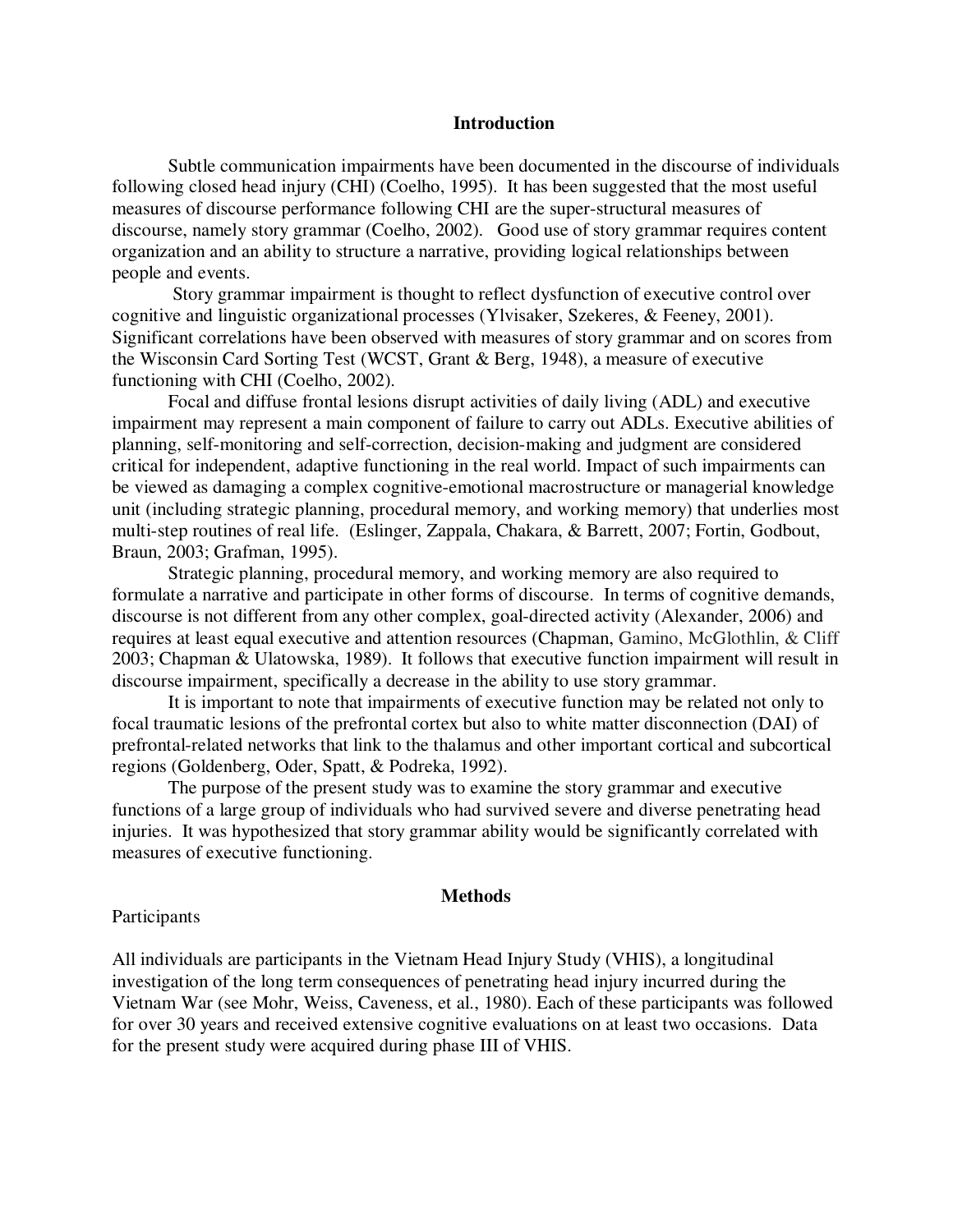PHI group. 167 participants with diverse PHI characterized by cortical lesions and white matter damage were included in this analysis. Participants were 52-70 years of age. Education ranged from 8-22 years. Scores ranged from 1-99 on the Armed Forces Qualification Test (AFQT), 25- 60 on the Boston Naming Test (BNT), and 87-100 on the Token Test (TT).

NBI group. 46 individuals, 55-76 years of age with no history of neurologic disease or injury also were studied. Years of education ranged from 12-20. Scores ranged from 14-95 on the AFQT, 46-60 on the BNT, and 94-100 on the TT.

# Discourse Analysis Procedure

Participants were shown a picture story (Old McDonald had an apartment house) without a sound track on a computer screen. Upon completion of the story, participants were instructed to retell the story they had just watched. Each story was digitally video-recorded. The recordings were then transcribed verbatim, segmented into T-units and analyzed for story grammar. In a previous study story grammar measures were noted to be sensitive to deficits of individuals with closed head injuries (Coelho, 2002). Two story grammar measures were analyzed in this study. 1) The *total number of episodes* and 2) *the proportion of T-units within episodic structure*. An *episode* is considered to be the central element in most models of story grammar. Episode components are defined as statements bearing information about stated goals, attempts at solutions, and the consequences of these attempts (Liles, Coelho, Duffy, Rigdon, & Zalagans, 1989). The relationships among the components of episodes are considered to be logical, not bound by specific content and the organization of an episode is thought to involve processes that are not exclusively linguistic. The second measure, *proportion of T-units within episode structure,* is the number of T-units that contribute to episodic structure (i.e., T-units in episode structure/total number of T-units in story narrative). This measure is considered to be an indication of participants' ability to use story grammar as an organizational plan for language (Coelho, 2002). Comments not contributing to the story are not counted in this number.

The first and second authors independently completed all story grammar measures. Intrajudge reliability was 90%. Inter-judge reliability was 84%.

#### Distinguishing PHI and NBI groups

An ANOVA was run to confirm story grammar measures as useful in distinguishing the PHI and NBI groups.

## Measures of Executive Function

Two measures of executive functioning from the Delis-Kaplan Executive Function System (D-KEFS), (Delis, D.C., Kaplan, E., Kramer, J.H., 2001) the card sort test and the Tower Test were selected as the indices of EF in the present study. These measures are both considered to be nonverbal measures of problem solving.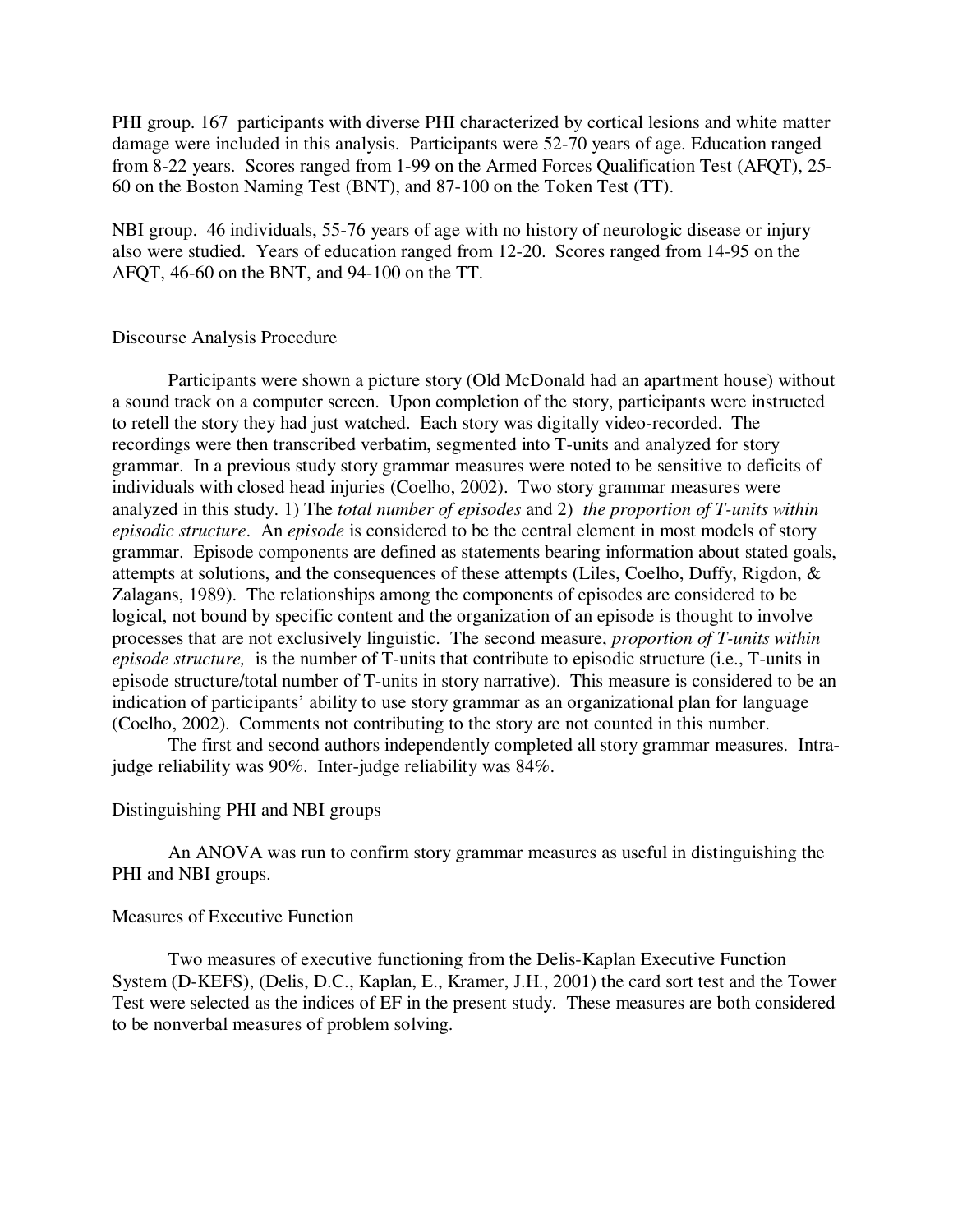# **Results**

Distinguishing PHI and NBI groups

Means for the PHI group and NBI group were .604 and .701, respectively. ANOVA confirmed that PHI participants had significantly lower story grammar scores for *proportion of T*-units within episode structure than the NBI group, as expected (p=.018). (See Table 1).

# Measures of Executive Function

Pearson product-moment correlations were calculated for the Card Sorting and Tower Test scores and the two story grammar measures described above: *total number of episodes* and *proportion of T-units within episode structure*. (See Table 2). For the measure *total number of episodes*, significant correlations were noted on both the Tower Test (.153, p≤.05) and the Card Sorting Test (.327, p≤.01). For the measure *proportion of T-units within episode structure,*  significant correlations were noted only for the Card Sorting Test (.338,  $p\leq 01$ ).

## **Discussion**

The following issues will be discussed:

- 1) The story grammar measure, proportion of T-units within episode structure, effectively distinguishes the PHI and NBI groups as it has in studies of adults with CHI (Coelho, 2002; Coelho, Youse, Le, & Fein, 2003)
- 2) Findings of significant correlations between SG and EF are consistent with those seen in adults with CHI (Coelho, 2002;Coelho et al 1995; Tucker & Hanlon, 1998).
- 3) Production of story narratives appears to be related to executive functioning which is associated with prefrontal cortical regions. The PHI participant group studied had diverse cortical and white matter damage, suggesting that prefrontal functions may be disrupted by lesions some distance from the prefrontal cortex.
- 4) Intervention for discourse deficits secondary to acquired brain injuries should be focused on story grammar impairments.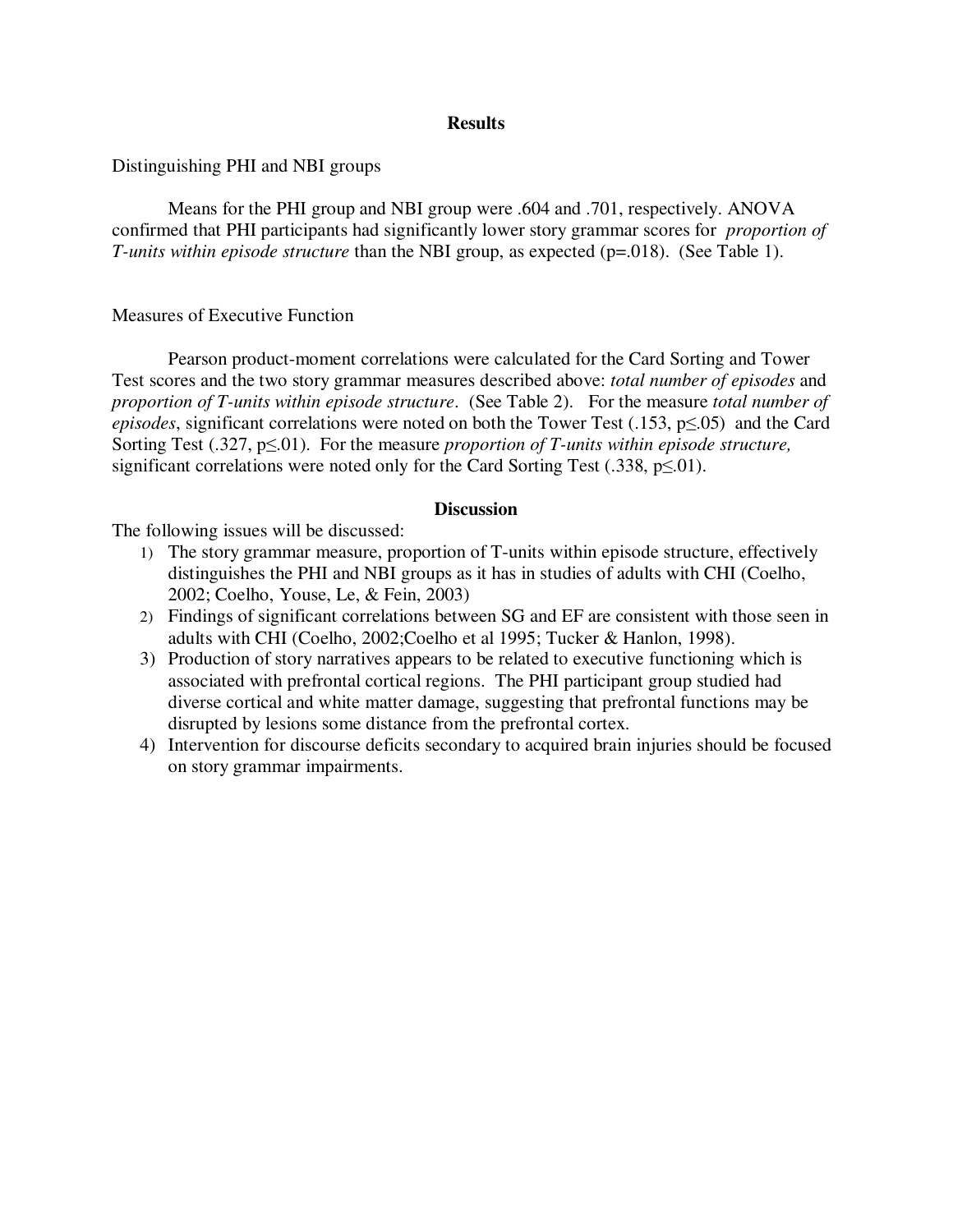#### **References**

- Alexander, M. P. (2006). Impairments of procedures for implementing complex language are due to disruption of frontal attention processes. *Journal of the International Neuropsychological Society, 12*, 236–247.
- Chapman, S.B.,Max, J.E., Gamino, J.F.,McGlothlin, J.H., & Cliff, S.N. (2003). Discourse plasticity in children after stroke: Age at injury and lesion effects. *Pediatric Neurology*, *29*, 34–41.
- Chapman, S. B., & Ulatowska, H. K. (1989). Discourse in aphasia: Integration deficits in processing reference. *Brain and Language*, *36*, 651– 668.
- Coelho, C.A. (1995). Discourse production deficits following traumatic brain injury: A critical review of the recent literature. *Aphasiology*, *9*(5), 409-429.
- Coelho, C.A. (2002). Story narratives of adults with closed head injury and non-brain injured adults: Influence of socioeconomic status, elicitation task, and executive functioning. *Journal of Speech, Language, and Hearing Research*, *45*(6), 1232-1248.
- Coelho, C.A., Youse, K.M., Le, K.N., Feinn, R. (2003). Narrative and conversational discourse of adults with closed head injuries and non-brain-injured adults: A discriminant analysis. *Aphasiology*, *17*(5), 499-510.
- Delis, D., Kaplan, E., & Kramer, J. (2001). *Delis–Kaplan Executive Function System*. San Antonio, TX: The Psychological Corporation, Harcourt Brace & Co.
- Eslinger,PJ, Zappala,G, Chakara,F, & Barrett, A.M. (2007). Cognitive impairments after TBI. In N.D. Zasler, D.I. Katz, R.D. Zafonte (Eds.), *Brain Injury Medicine*. (779- 790). New York: Demos.
- Fortin, S., Godbout, L., Braun, C.M.J. (2003). Cognitive structure of executive deficits in frontally lesioned head trauma patients performing activities of daily living. *Cortex*, 39, 273-291.
- Goldenberg, G., Oder, W., Spatt, J., and Podreka, I. (1992). Cerebral correlates of disturbed executive function and memory in survivors of severe closed head injury: A SPECT study. *Journal of Neurology, Neurosurgery, & Psychiatry*, 55, 547-558.
- Grant, D.A., & Berg, E. (1948). A behavioral analysis of degree of reinforcement and ease of shifting to new responses in a Weigl-type card-sorting problem. *Journal of Experimental Psychology*, *38* (4), 404-411.
- Grafman, J (1995). Similarities and distinctions among current models of prefrontal cortical functions. *Annals of the New York Academy of Sciences, 769*, 337-368.
- Liles, B.Z., Coelho, C.A., Duffy, R.J., Rigdon Zalagens, M. (1989). Effects of elicitation procedures on the narratives of normal and closed head-injured adults. *Journal of Speech and Hearing Disorders*, *54* (3). 356-366.
- Mohr,J.P., Weiss, G.H., Caveness, W.F., Dillon, J.D., Kistler, J.P., Meirowsky, A.M., & Rish, B.L. (1980). Language and motor disorders after penetrating head injury in Vietnam. *Neurology, 30*, 1273-1279.
- Ylvisaker, M., Szekeres, S.F., Feeney, T. (2001). Communication disorders associated with traumatic brain injury. In R. Chapey (Ed.). *Language Intervention Strategies in Aphasia and Related Neurogenic Communication Disorders*, (745-800). Philadelphia: Lippincott, Williams & Wilkins.